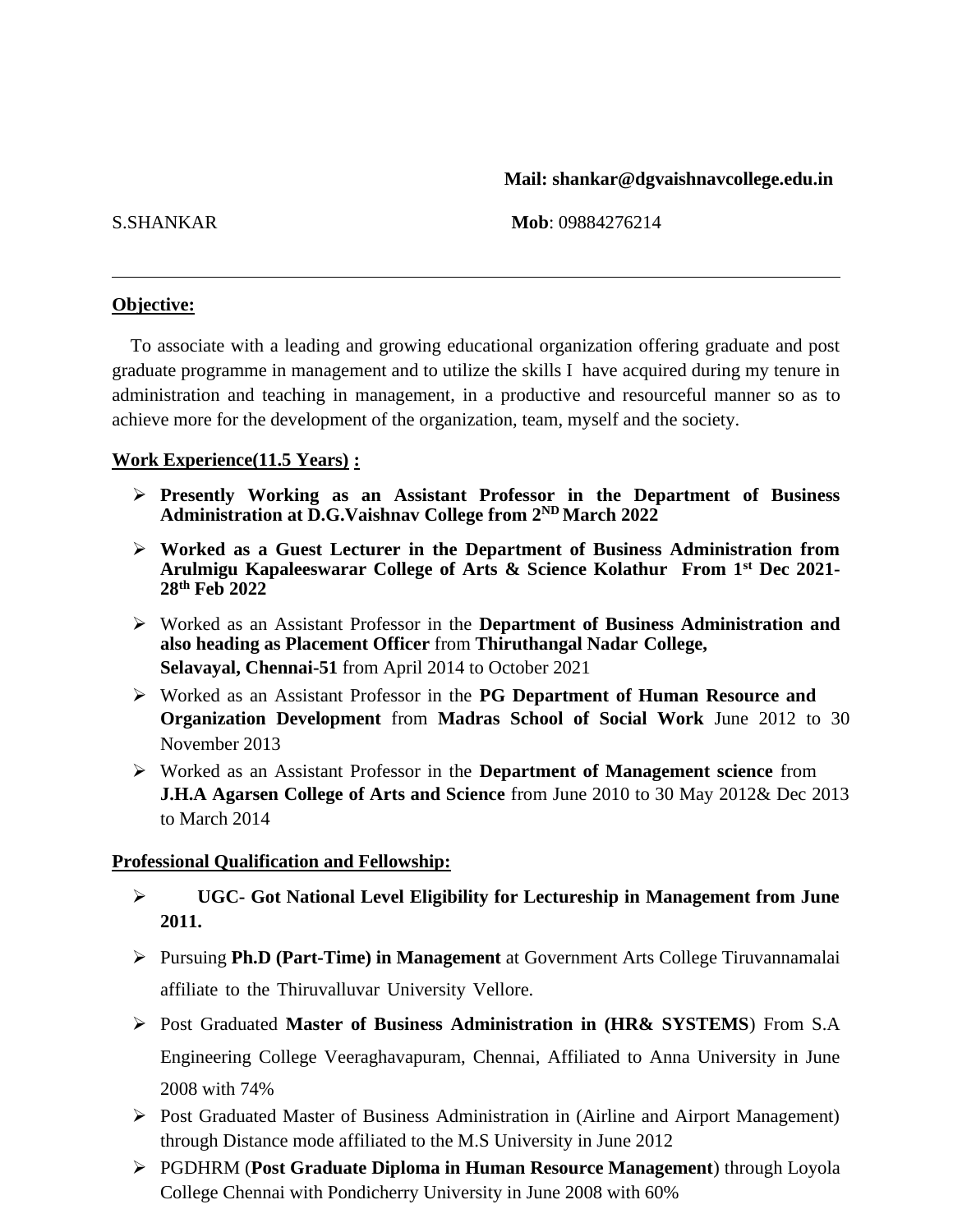➢ Graduated **Bachelor of Business Administration** From Thiruthangal Nadar College of Arts and Science, Affiliated to University Of Madras in April 2006 with 65.57%.

## **Roles and Responsibilities Handled:**

- ➢ **Heading as Placement Officer for the past 5. 5 years (2016- till now) placed more than 2200 students in each and every year in the most reputed Companies**
- ➢ **Heading the position as Cultural Coordinator in the Association of Ragam,Thallam, Pallavi, from (2014 – till now) thru this association we train and send students to intercollegiate events through this more than 10 Overall trophies was taken by the students from 2014 onwards .**
- ➢ **Heading Center Coordinator for Online Examination from 2016 onwards for the exams like NIMHANS, RRC, IGCAR, BARC etc.,**
- ➢ **Sourcing and arranging trainers to give soft skill training for all the years**
- ➢ **Responsibilities to arrange industrial visit for the students**
- ➢ **Handling personality class for the students**
- ➢ **Coordinating for IQAC related to NAAC , AISHE, NIRF other external surveys**
- ➢ **Field Conference supervisor and Project supervisors for the students**
- ➢ **Examination superintendent for the University Examination**
- ➢ **Soft Training will be arranged by outsourcing as well as handling the soft skill classes**

# **Achievements in Major Work Done**

- ➢ **Organized National level Inter-Collegiate Cultural fest- UKTI in the year Feb 2017 &Feb 2020 more than 38 college students from various states and Districts participated in the event.**
- ➢ **Organized and acted as center head for NIELIT Exam in Dec 2017 & Nov 2020 - National Institute of Electronics and Information Technology nearly 5000 students took the exams.**
- ➢ **Coordinated for NAAC work and submitted AQAR of 2 years**
- ➢ **Organized many seminars and Workshop for the students for the past 6 years**
- ➢ **Chief Coordinator for all the club activities and direct them to work towards the students welfare.**
- ➢ **Organized all major events in college like National and International level Conference, Pooled Campus Drive etc.,**
- ➢ **Coordinating with all the departments and collecting the documents related to NAAC work and also for AISHE Work with reference to prescribed format required for affiliation committee.**
- ➢ **Cultural Coordinator for the past 7 years and formed an Cultural Association in the Campus.**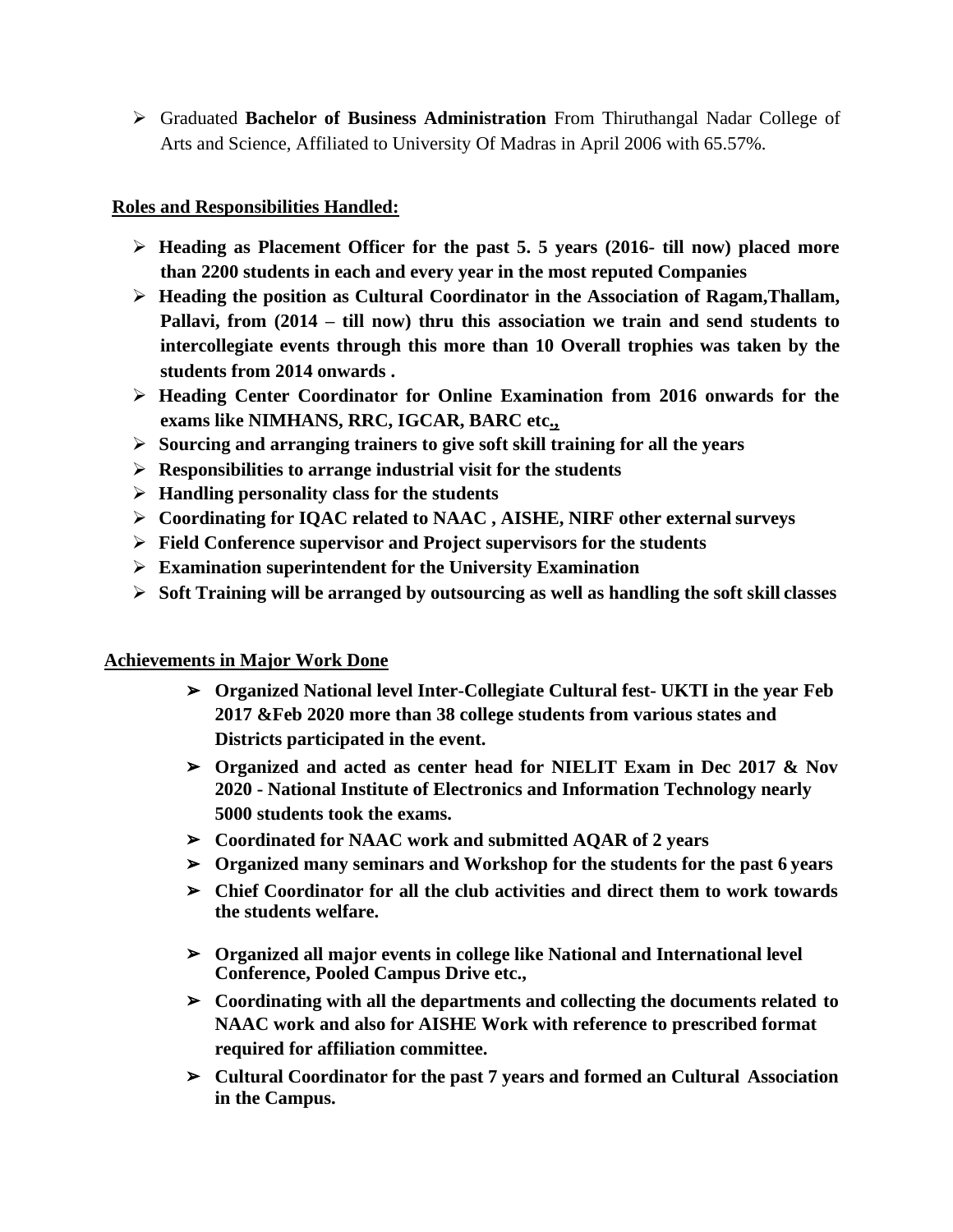## **Academic Activities**

- ➢ **Question paper setter for the Autonomous Colleges in Chennai and few other autonomous colleges in Tamil nadu**
- ➢ **Career guidance session was given to the school students as a resource person**

## **Paper Presented and Journals Published**

- **1.** Presented a Paper in the **National Conference Conducted by DB Jain College** on the topic **Strategies adopted by the IT sectors through Human Resource Information system to maintain sustainable growth in pandemic situation towards the Organizational Performance** and Published in UGC Care-I list on 14<sup>th</sup> August 2021
- **2.** Presented a Paper in the **National Seminar on the Topic Strategy Adopted by Human Resource in Media – An Overview** conducted by Shree Chandra Prabhu Jain College .
- **3.** Presented and published a paper in **the International Conference on the topic A study on the Application of HRIS usage in Recruitment Process Conducted by Gurunanak**  College on  $28<sup>th</sup>$  Sep 2019.
- **4.** Presented and published a paper in **the International Conference on the topic A study on rewards and recognition and its impact on Employee Performance with reference to Select IT Sectors** conducted by Thiruthangal Nadar College **on Feb 2019 and also published in the UGC approved Impact factor Journal.**
- **5.** Presented and published a paper in **the National Conference on the topic An over view on employee perception of the Human Resources Information Systems success with reference to select Media Sectors an UGC Sponsored Seminar Conducted by D.B.Jain College on February 2019**
- **6.** Presented and Published a paper in **the UGC Sponsored International Conference on the topicThe Impact of HRIS Application and its benefits for the employees working in Multinational Companies with reference to Kanchipuram District** Conducted by Madras University on February 2019 and also published in UGC approved Impact Factor Journal.
- **7.** Presented and published a paper in **the National Conference on the topic** "A General Perspective on HRIS and its application in the Organization"– An Overview **by Thiruthangal Nadar College of Arts and Science on 8th March 2018**
- **8.** Presented and published a paper in **the National Conference on the topic A Study Human Resource Information System in conducted by Thiruthangal Nadar College of Arts and Science on 20th February 2017**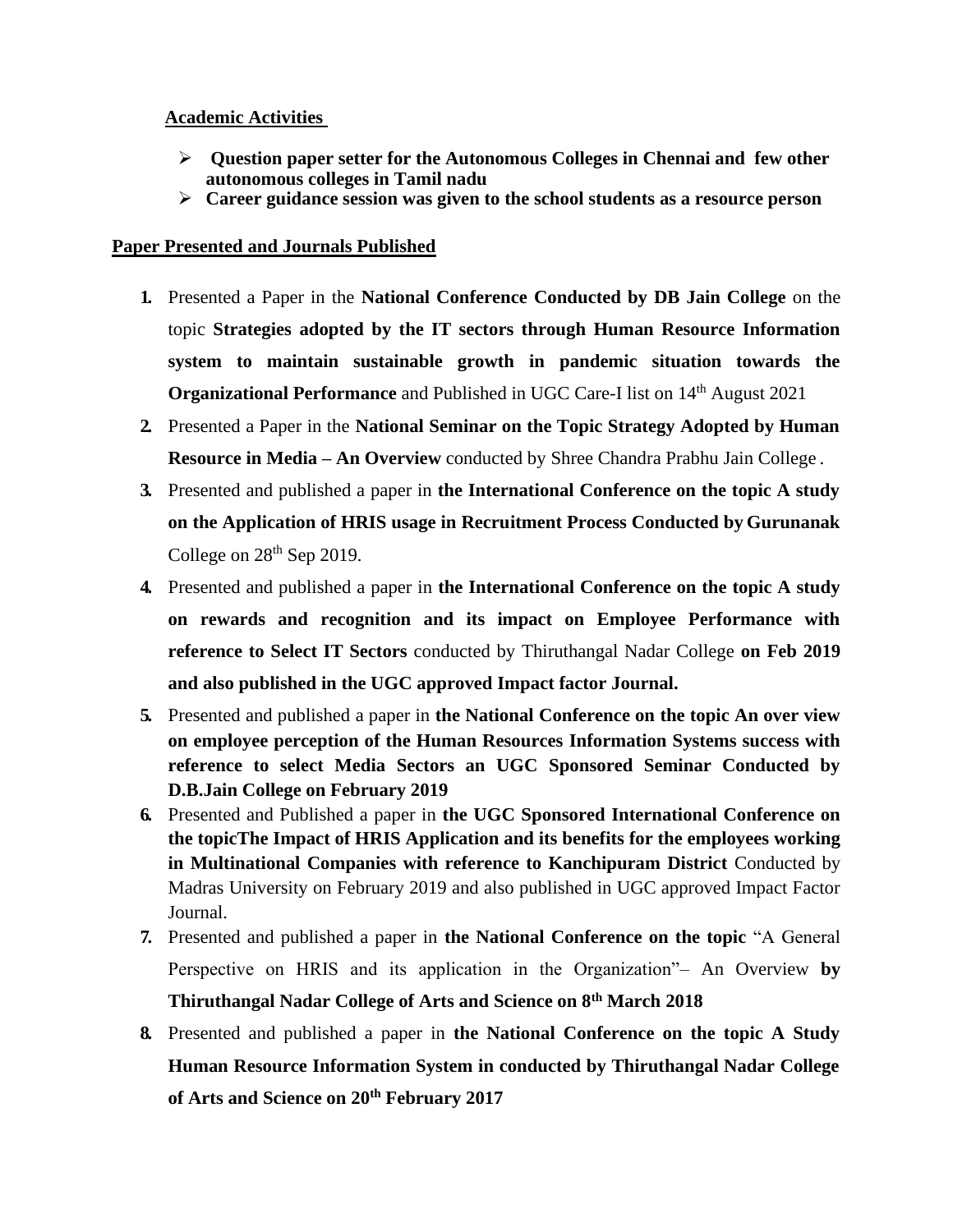- **9.** Presented and published a paper in **the National Conference on the topic A Study on Quality Enrichment and Excellence in Higher Education with the support of Information System an UGC Sponsored Seminar Conducted by D.B.Jain College on 7 th February 2017**
- **10.** Presented and Published a paper in **the International Conference on the topic A Study Out Bound Training And its Importance towards Organization Environment conducted by the society of International Functional Management On April 2014 with ISBN**
- **11.** Presented a paper in **the National Conference on the topic A Study International Compensation Management Conducted by the Department of Management Science and Commerce D.B. Jain College Thoripakkam on 29th March 2014 with ISBN**
- **12.** Presented a paper in **the National Conference on the topic A Study on Policy for Women Empowerment Conducted by the Department of Management Sciences Sri Devi Arts and Science College on 26th February 2014 with ISBN**
- **13.** Presented a paper in **the International Conference on the topic A Study on Quality of Work Life With reference to Polaris Financial Conducted by the Department of Management Sciences Sri Ganesh College of Arts and Sciences Salem on 19th February 2014 with ISSN**
- **14.** Presented a paper in the **UGC sponsored National Conference on the Topic Ethics in Advertisement conducted by the Department of Commerce D.G. Vaishnav College Arumbakkam Chennai on 13th December 2012 with ISBN College**
- **15.** Presented a paper in **the National conference on the Topic Child Health conduct by Department of Criminology J.H. AgarsenMadhavaram and the National Criminology Association on 12th December 2012 with ISBN**
- **16.** Presented a Paper in the International Conference on the topic **Emerging Trends in Human Resource with ISBN Number on October 30 2012 Conducted by R.M.Vivekanandha College and J.H.A Agarsen College Chennai-60 with ISBN**
- **17.** Presented a Paper in the National Conference on the topic **Marketing Strategies in Globalised Era conducted by SRM University on March 2012 with ISBN**
- **18.** Presented a Paper in the International Conference and Published in the Books of **Journals of Management Science in Non Olympia Times** on the **topic Electronic**